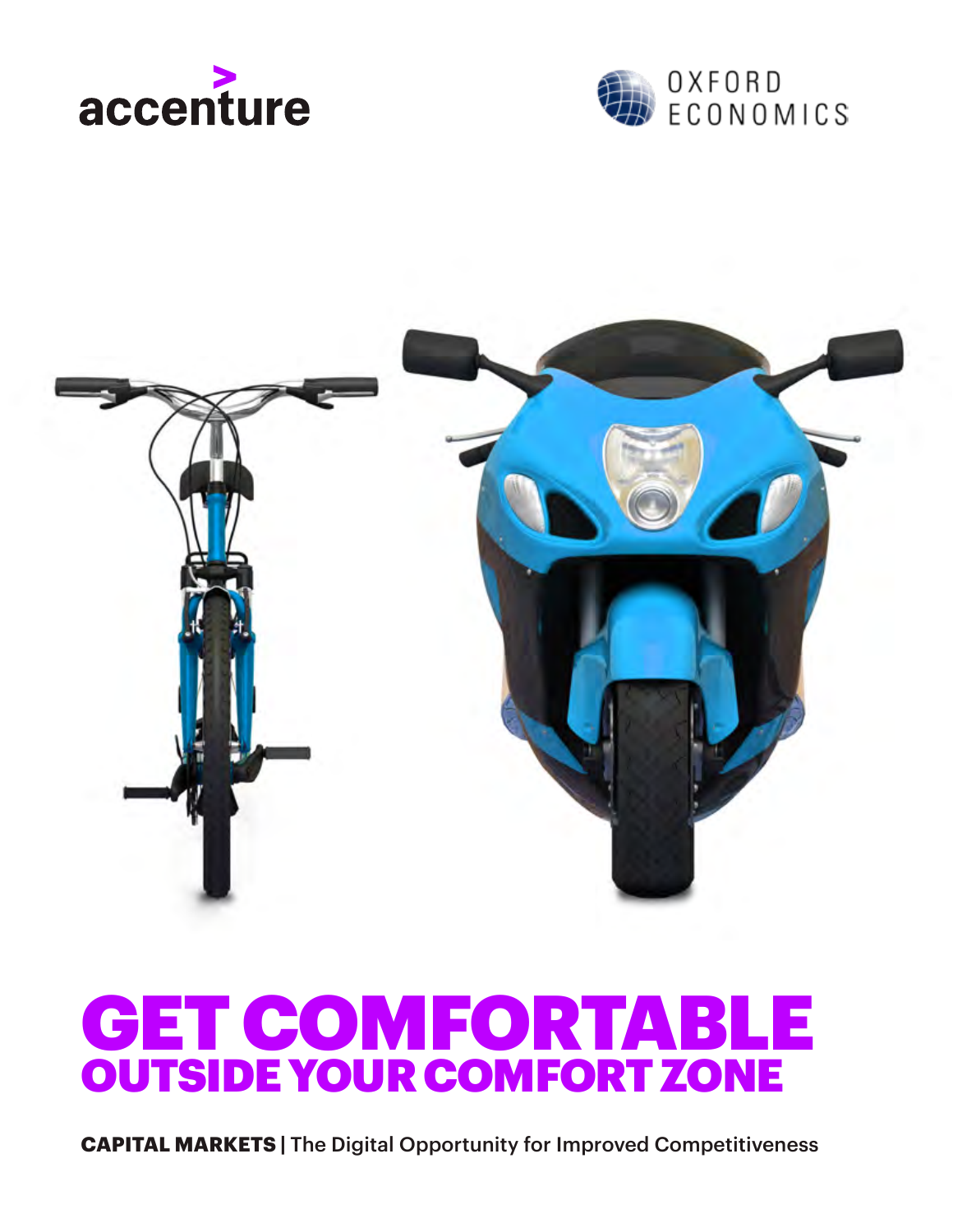**For investment banks, asset managers, and wealth managers, technology plays a leading role in driving business strategy. Anticipating widespread disruption in financial services, many capital markets firms are already investing in new tools and platforms. In fact, 93% of technology executives at capital markets firms, responding to a recent survey by Accenture and Oxford Economics, say their company has a long-term plan for technology innovation throughout the business.** 

Our survey results also indicate that capital markets firms seem to have a clear picture of the competitive challenges and changes ahead. More than 90% of respondents say that within five years, virtual assistants will handle more than half of customer interactions, and 87% predict that most business-to-business (B2B) financial transactions will take place on a blockchain. "The industry is changing so quickly that if you can't move fast, you'll be left behind," says Stewart Carmichael, Chief Technology Officer of London-based Schroders Investment Management Ltd. "In four or five years' time, there will be a massive shakeout."

In some areas, capital markets firms are really preparing for a more digital future. Many have already made significant investments in artificial intelligence (AI) and in cloud computing to improve efficiency. Yet our survey results suggest that lack of collaboration with IT, incompatible systems, and compliance challenges can stand in the way of getting the most bang for the technology buck. In addition, change management can be a challenge at investment firms. Many of our survey respondents report a lack of executive buy-in for digital transformation, and similar numbers say employees tend to resist new technology adoption. For companies where this is an issue, senior leaders have an opportunity to boost their firms' competitiveness by bringing everyone on board with a clear strategy for digital innovation.

# **"The industry is changing so quickly that if you can't move fast, you'll be left behind."**

Stewart Carmichael, CTO, Schroders Investment Management Ltd.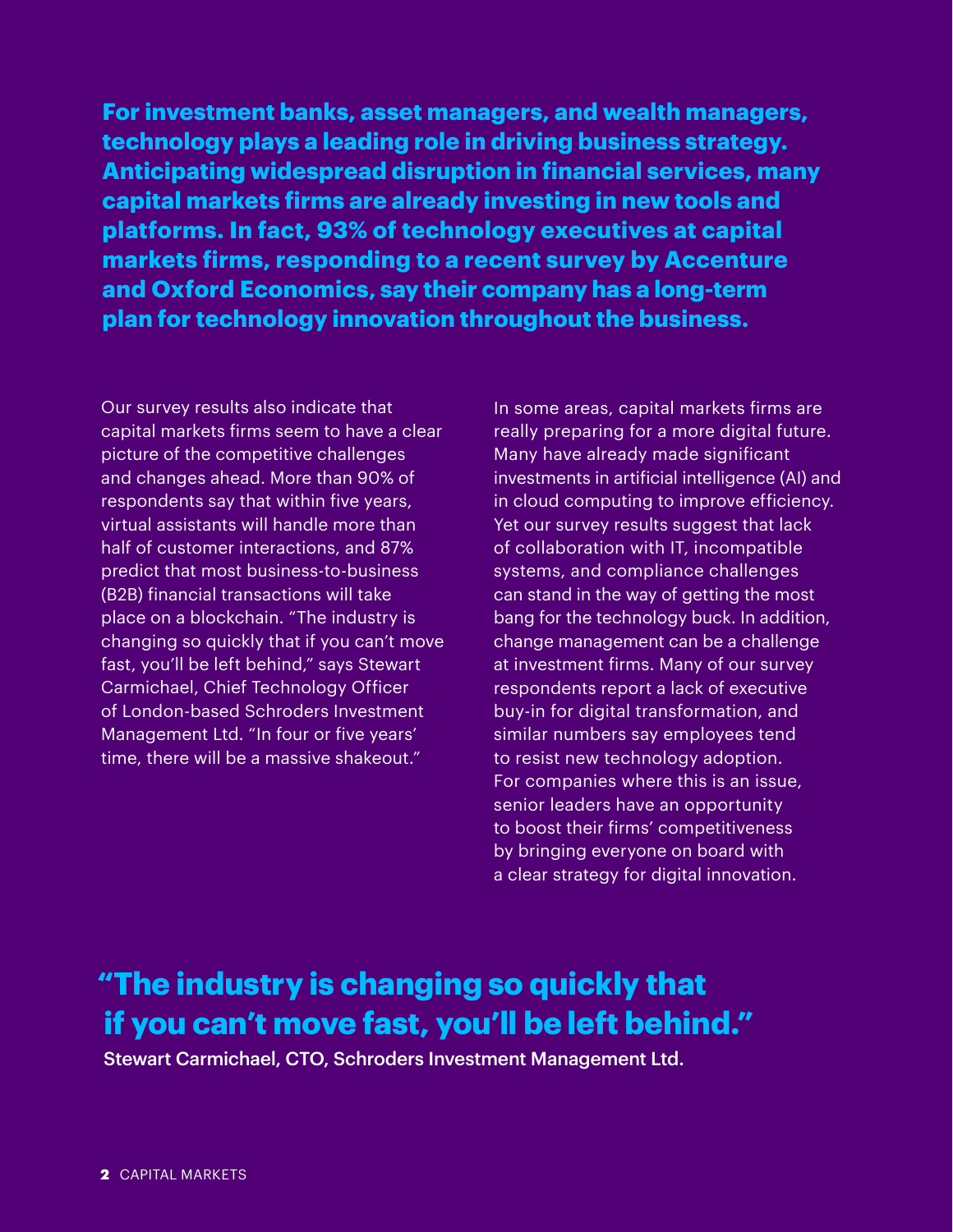# THE GROWTH GOAL Efficiency and Effectiveness

**All three respondent groups within the capital markets segment—asset managers, wealth managers, and investment banks—say they expect technology's influence to grow over the next three years. But they predict specific parts of their business will see the most dramatic benefits.** 

For example, more than half of investment banking respondents say custody is seeing a significant or very significant impact from technology today, and the same number say the same thing about custody in three years (see Figure 1). But when asked about trade finance three years from now, more than three-quarters expect a big impact from technology.

Among wealth managers, the percentage who see significant impact from technology in private wealth management today more than quadruples when asked about its impact in three years, and the percentage who see a big impact in wealth preservation and wealth protection more than doubles. These responses suggest respondents feel they can get the best returns on technology investments by carefully targeting them to specific lines of business or functional areas. Yet regardless of precisely where and how they are deploying technology in their organizations, our survey results suggest many capital markets firms expect digital transformation to improve their firm's bottom line. Asked to name the top three ways technology will improve competitiveness, 40% say it will improve customer loyalty, and the same percentage think it will reduce operational costs and create new revenue streams.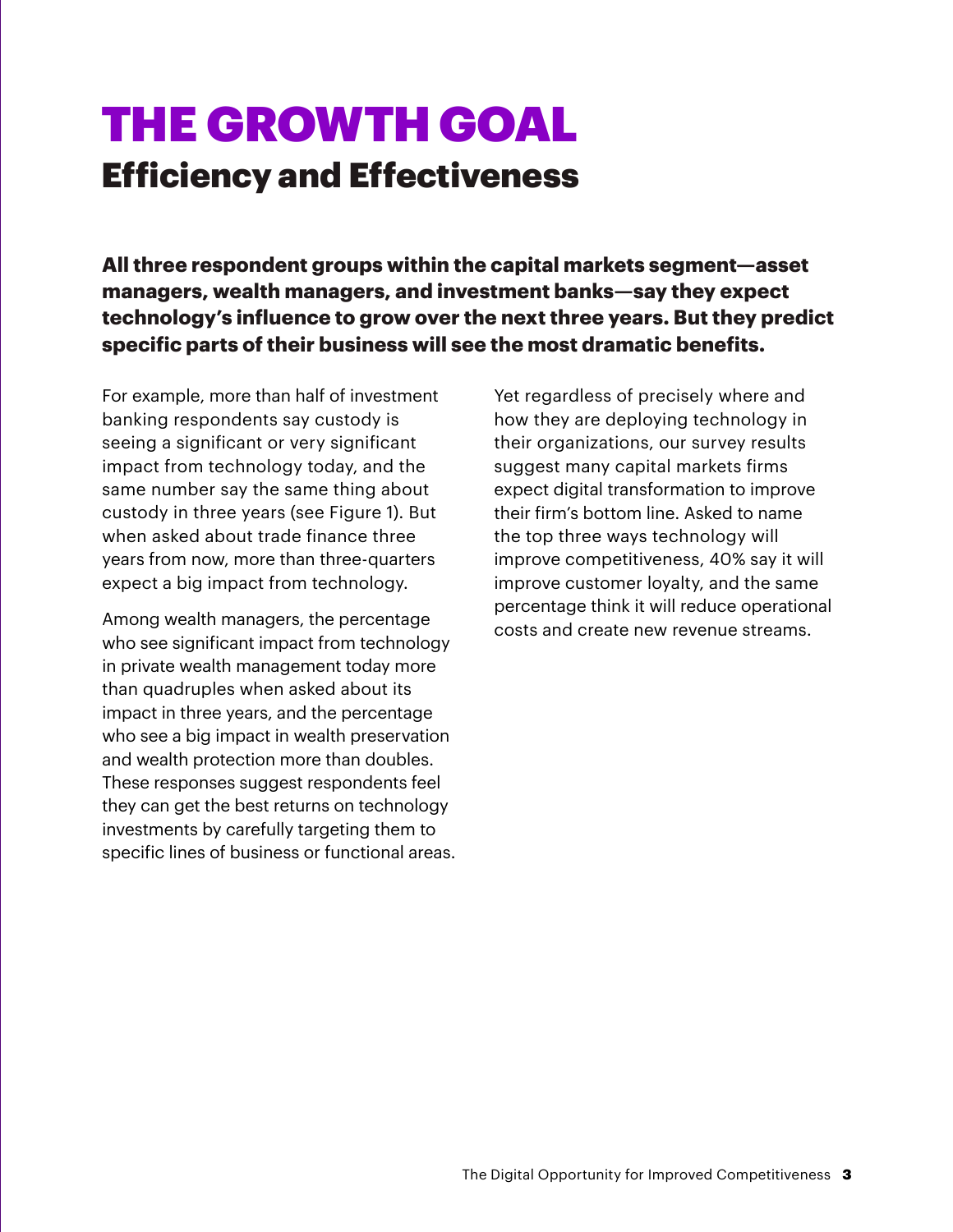### **Figure 1: Lines of business where technology is making a difference**

Rate how great an impact you expect from technology in the following areas, now and in three years. "Significant" and "Very significant" responses.



\*Because n-counts for each respondent group are small, results are indicative rather than statistically significant.

## **Survey demographics and methodology**

In early 2018, Oxford Economics and Accenture surveyed 90 executives in the financial services industry responsible for technology purchase decisions at their organization. The survey sample included 30 respondents each from capital markets firms, retail banks, and insurers; among the 30 capital markets respondents, 10 each were from investment banking, wealth management, and asset management. Unless otherwise noted, all survey data cited in this paper reflect responses from capital markets firms.

Respondent organizations were roughly evenly distributed across North America, Asia Pacific, and Europe. Respondent titles were evenly distributed among CTOs, CIOs, and EVP/SVP/VPs of IT. In terms of revenues, 43% of capital markets respondents reported \$10 billion–\$25 billion last year; 43% reported \$25.1 billion–\$50 billion; and 13% reported \$50.1 billion–\$100 billion.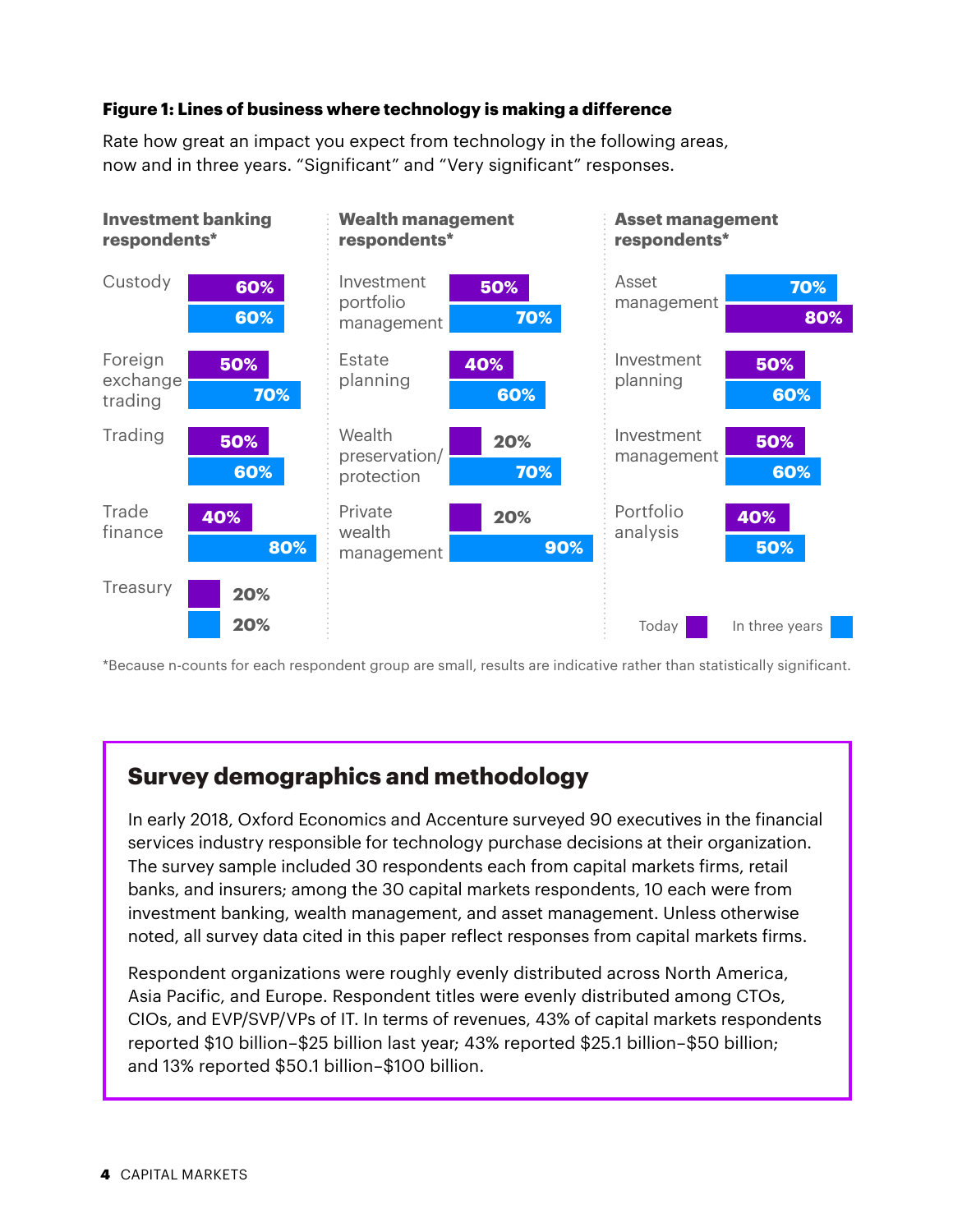Which technologies are having the most influence? For capital markets firms, customer-facing blockchain and data analytics are making the biggest waves today (see Figure 2). Three years from now, analytics still gets the most votes for significant impact—but AI to improve operational processes moves up to tie for second place with blockchain.

Interestingly, respondents expect cloud technology to wane in impact over the next three years, both for improving operational efficiency and for generating business value. This suggests that cloud is already reaching maturity and becoming a core piece of many firms' digital ecosystem.

### **Figure 2: Operational AI has everyone's attention**

Please select which technologies are having the biggest impact on your company now and in three years. Capital markets respondents.

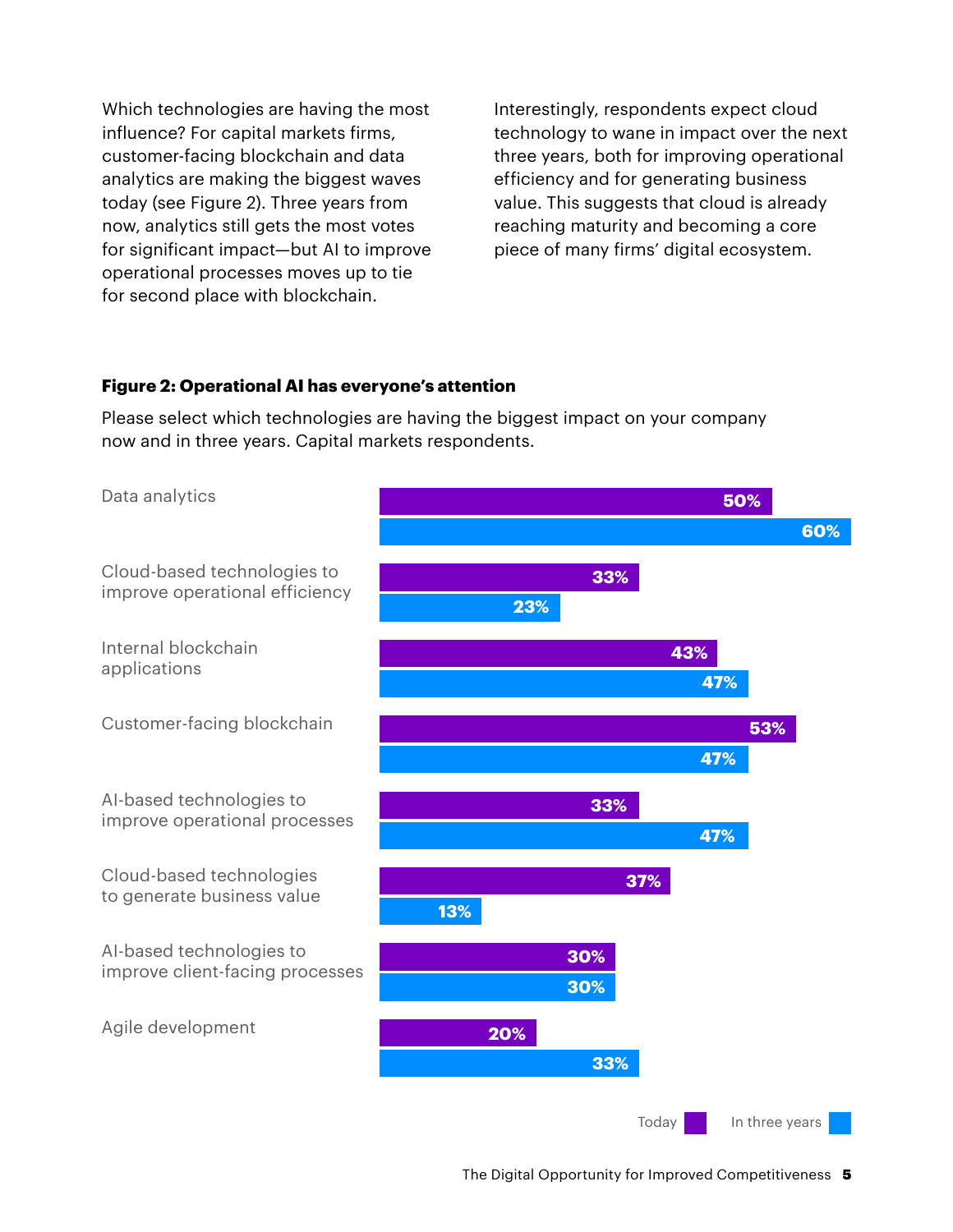# ANALYTICS AND AI Capital Markets in the Future

**In some respects, capital markets firms seem to be further along the technology maturity curve than companies in other financial industry segments we surveyed.** 

For example, 37% say they are investing today in AI to improve client-facing processes, vs. only 17% of retail banking respondents and 27% of financial services providers overall. Investment firms also try to stay on top of technology advancements throughout their industry segment: 83% say they pay close attention to what technologies their direct competitors are investing in.

These technology investments are not being made piecemeal. Most capital markets firms have an in-house team dedicated to digital innovation, and 77% say they take a systematic approach to evaluating emerging technology.

At Schroders, digital transformation has been meticulously planned. Until three years ago, says Mr. Carmichael, the firm did not invest heavily in technology—"and I don't think Schroders was particularly different from a lot of the buy-side firms in that regard," he adds. Now, the CTO and CEO share a vision of a technology- and data-led company. "That's the new paradigm for our industry," says Mr. Carmichael.

He believes AI and machine learning add capacity to Schroders' human work force. With time that might formerly have been spent on repetitive tasks, employees can perform, say, a data analysis daily rather than monthly. And bots help streamline analysis too. "We use quite a lot of machine learning in our data science environment," Mr. Carmichael says, "because of the vast quantities of public data we're looking at and that are being used for research insights."

Trade cost analysis, best placement, timing, and fundamental stock analysis are other areas of investment decision-making where Schroders is applying machine learning, he adds. AI can also tighten security for capital markets firms and their customers, in the same way it helps credit card providers spot fraud by automatically flagging activity that breaks with normal patterns.

Our survey results suggest that many capital markets firms are taking a holistic, longterm view of technology transformation and investing accordingly. Only 63% of capital markets respondents report upgrading their technology on an as-needed basis, vs. 83% of insurers and 80% of retail banks.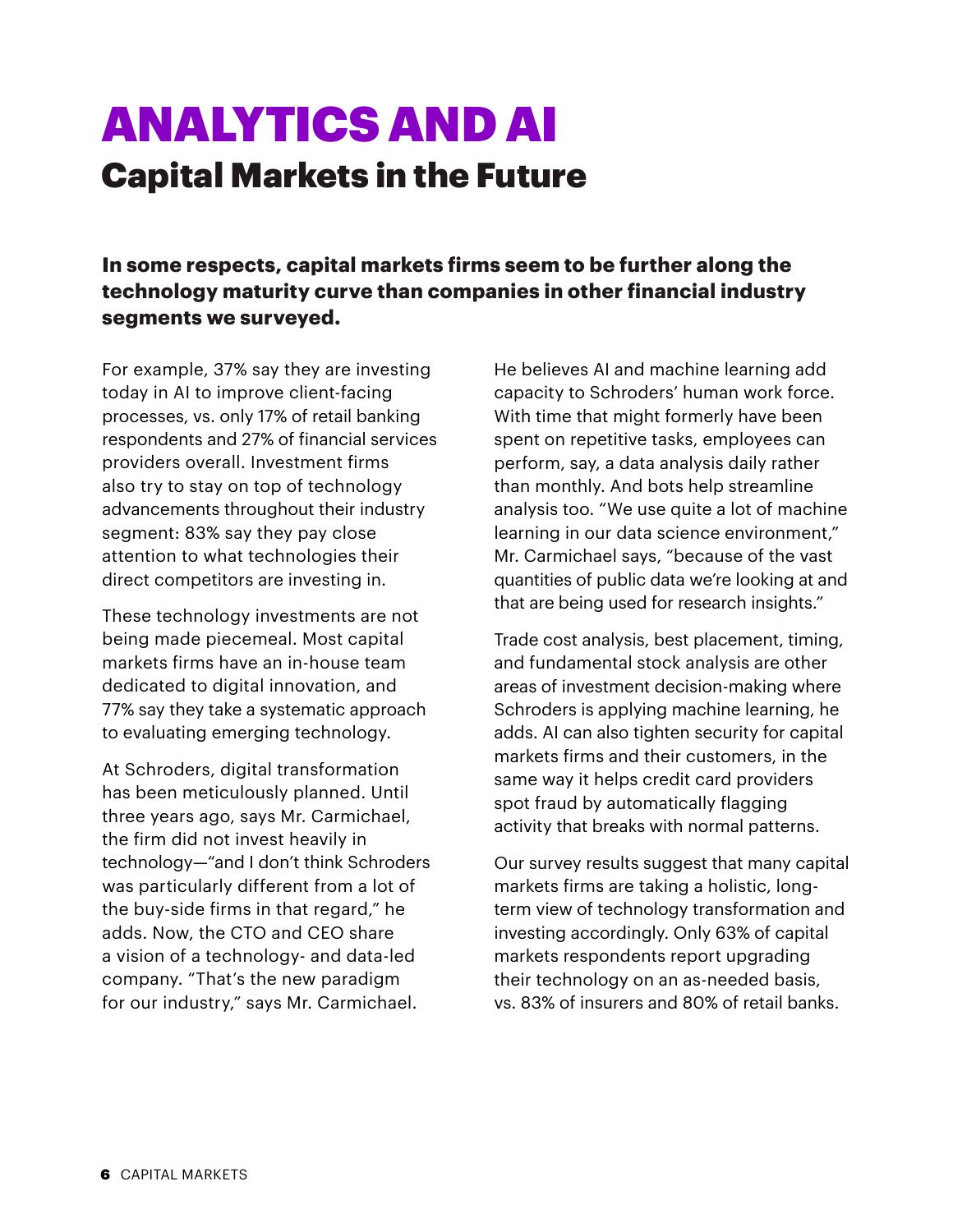# GETTING PAST THE STUMBLING BLOCKS

**Yet in other ways, capital markets firms struggle with digital innovation more than companies in other industry segments. For example, more than a third (37%) cite lack of system integration or compatibility as a top-three obstacle to achieving desired results from technology investments at their firm (see Figure 3), compared with only 23% of retail bank respondents.** 

Perhaps more ominously, many capital markets firms suffer from a pervasive lack of buy-in for digital transformation. More than a quarter (27%) say lack of executive support stands in the way of technology innovation—vs. just 17% for retail banks. And that problem trickles down: 30% of capital markets respondents say lack of employee support for digital transformation is an obstacle at their firm, a dramatically bigger response rate than among banks (7%) or insurance companies (3%). No wonder change management tops the list of challenges for capital markets firms in making their technology investments pay off.

These findings suggest that executive leaders at capital markets firms have an opportunity to pull employees together behind a technology strategy. Since investment firms tend to be organizationally fragmented, getting everyone on the same page is no easy task. It helps if senior leadership has a clear vision for digital innovation, makes it a priority, and emphasizes communication and training when implementing the strategy.

# **"We use quite a lot of machine learning in our data science environment."**

Stewart Carmichael, CTO, Schroders Investment Management Ltd.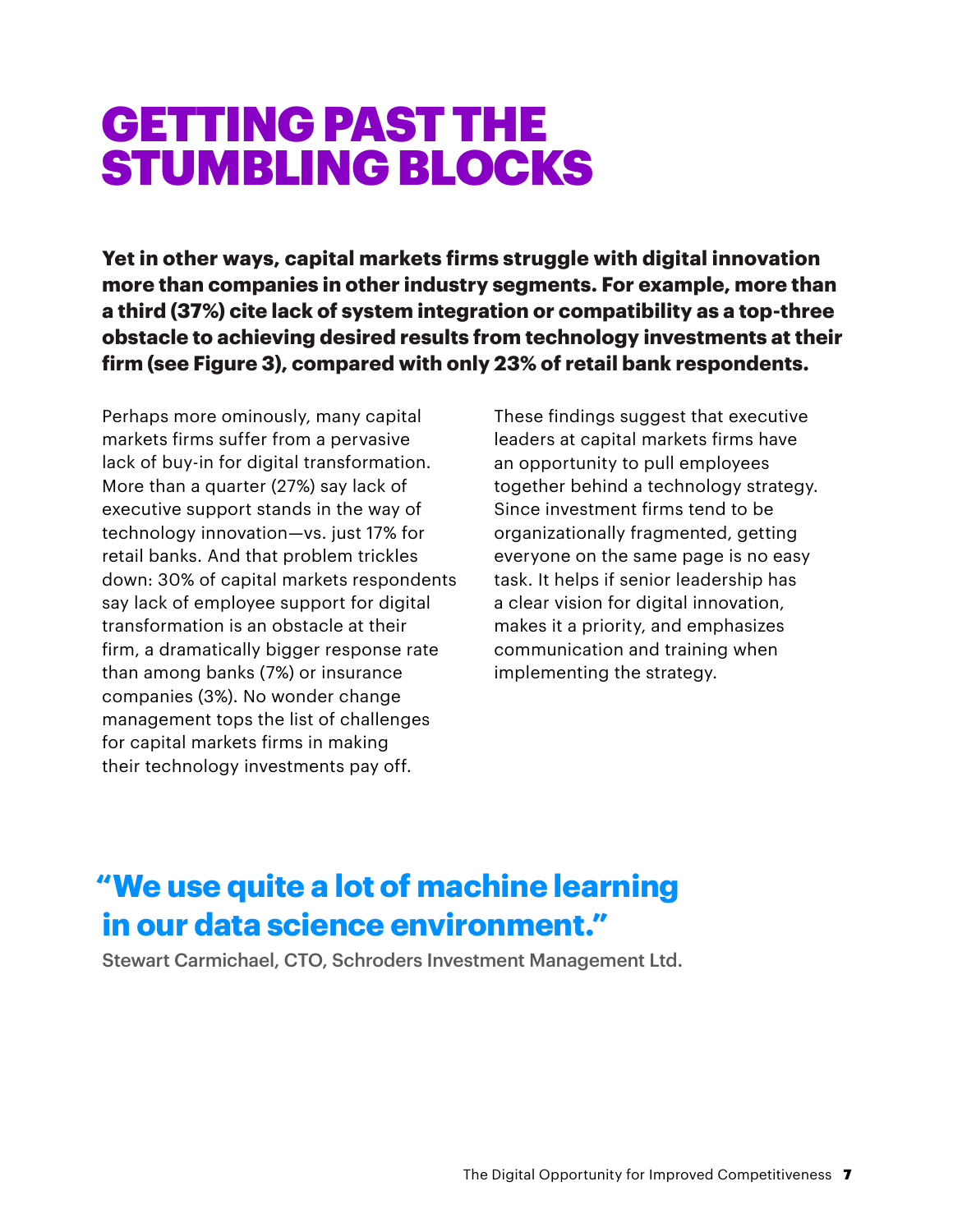### **Figure 3: Change-management challenges top the list of obstacles**

At your company, what are the biggest obstacles to achieving desired results from technology investments? Capital markets respondents, top-three ranked responses.

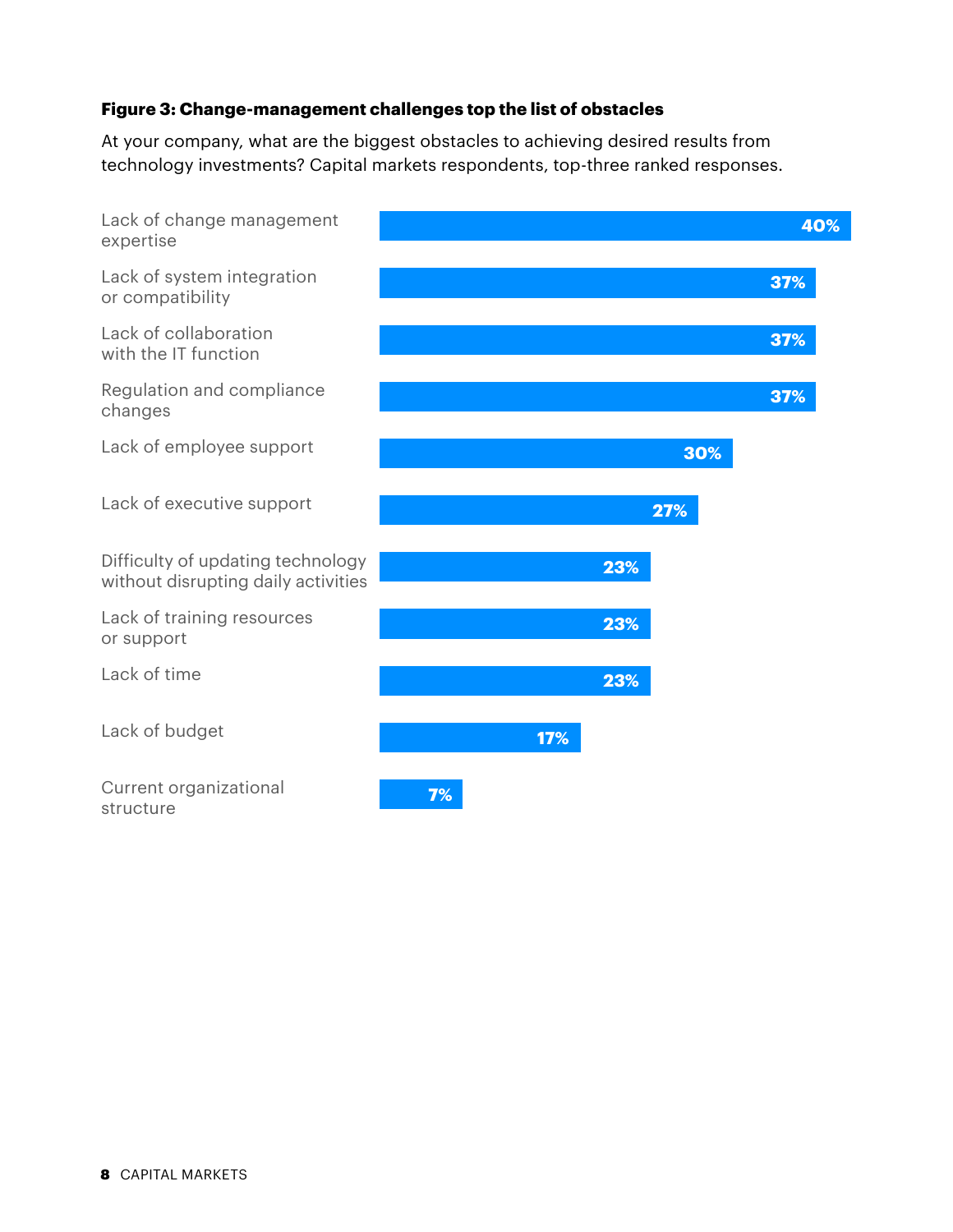# THE AGILE APPROACH

**No financial service firm can afford operational hiccups. Our capital markets respondents think the difficulty of integrating old and new technology is a major obstacle to digital transformation not only at their firm but throughout the industry.** 

One approach to the challenge is agile development, which can drive innovation and speed up the pace of change. In essence, agile creates a continuous feedback loop between an organization's business unit leaders and its technology teams, so that digital transformation solves real-time, real-world problems rather than proceeding in a strategic vacuum. "The value you get from it is that you work only on the things that the business prioritizes," explains Mr. Carmichael. "And you can stop eventually—you don't continue to develop features that have less value."

He adds that at Schroders, agile has produced a cultural and managerial shift. Senior executives are much more involved in how technology can enhance their line of business. It's a significant time commitment, he says, but it has paid off.

Our survey results suggest the agile approach will play an increasingly important part in capital markets firms' technology strategies. Only 20% say agile development is having a major impact on their company today, but when asked about its influence in three years, that percentage increases to 33%. And the level could rise significantly higher, if firms can overcome their changemanagement challenges.

# **"The value you get from [agile development] is that you work only on the things that the business prioritizes."**

Stewart Carmichael, CTO, Schroders Investment Management Ltd.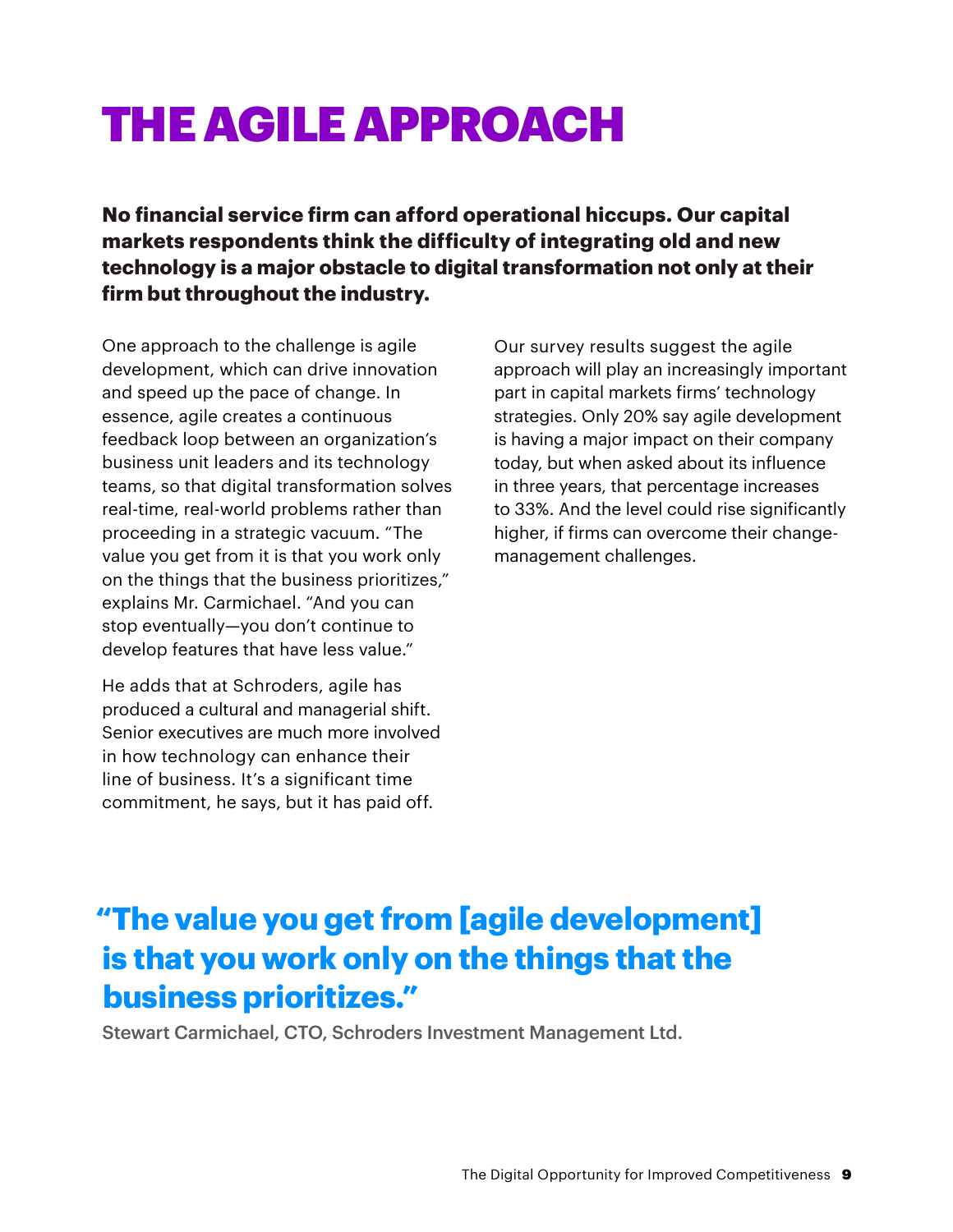# CONCLUSION AND ACTION POINTS

**Capital markets firms, keenly focused on their future competitiveness, are already investing heavily in AI and in foundational technologies like cloud computing and data analytics, and over the next three years their investments in blockchain and agile development look set to soar. They're attuned to which tools their rivals are using and realistic about the competitive tussle ahead.**

Yet these firms could do a better job of managing digital transformation. Many admit that fears about workforce shrinkage and the difficulty of building employee skills can hinder them from making the most of technology. The following actions can help strengthen their competitive position:

- Adopting agile delivery processes across the business, including the technology function
- Investing in DevOps-driven automation tools to support these processes
- Investing in behavioral change across the business and within the technology function, to facilitate the success of agile programs
- Applying innovative processes and tools to existing, legacy technology to free up time and resources and to improve focus
- Establishing an ecosystem of partnerships and strategic alliances to amplify digitally driven innovation at scale

# The Authors

### **Andrew Poppleton**

andrew.poppleton@accenture.com Senior Managing Director, Accenture Financial Services Technology Advisory

## **Todd Pingaro**

todd.c.pingaro@accenture.com Managing Director, Accenture Financial Services Technology Advisory

## **Peter Kennedy**

peter.kennedy@accenture.com Managing Director, Accenture Financial Services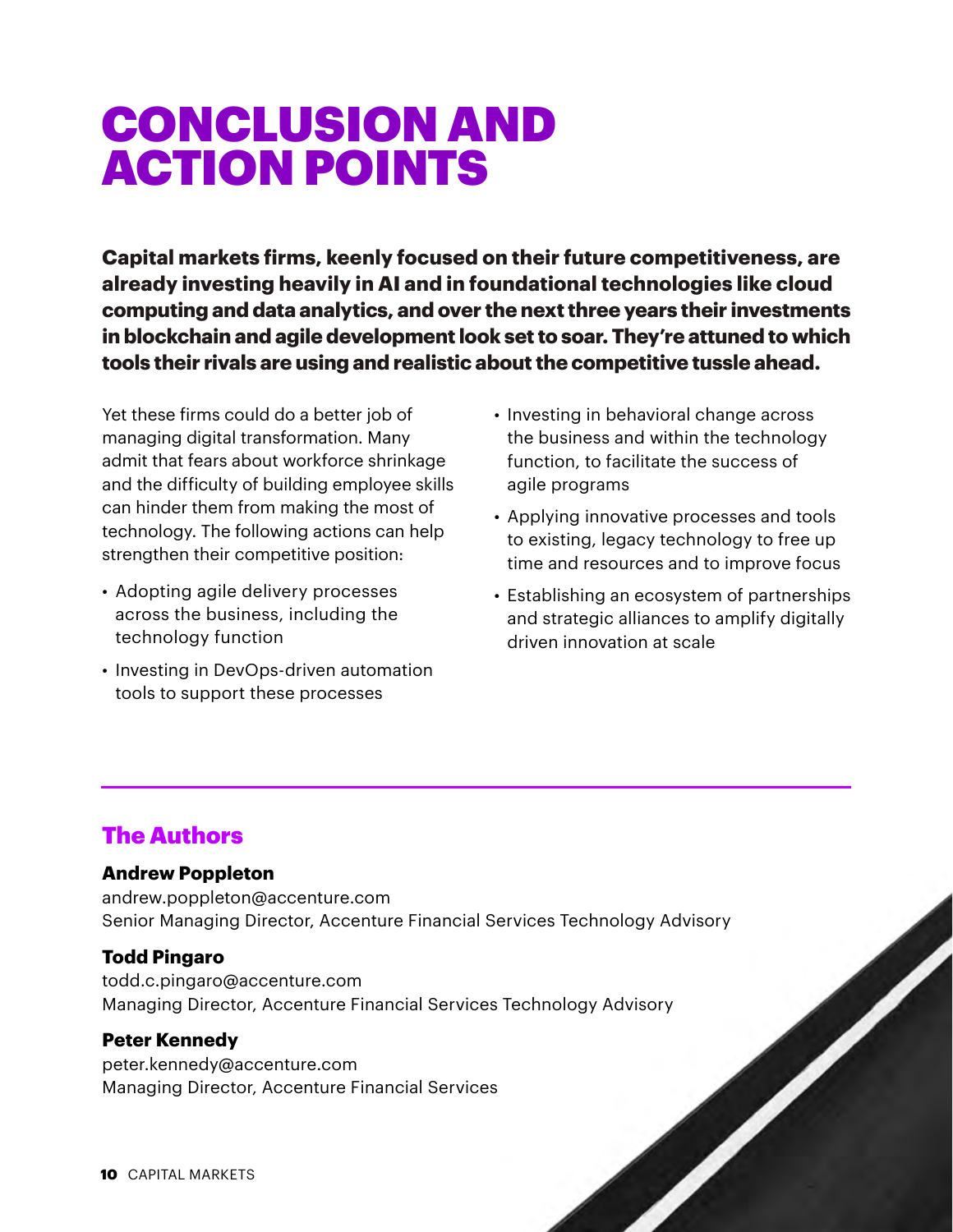The Digital Opportunity for Improved Competitiveness 11